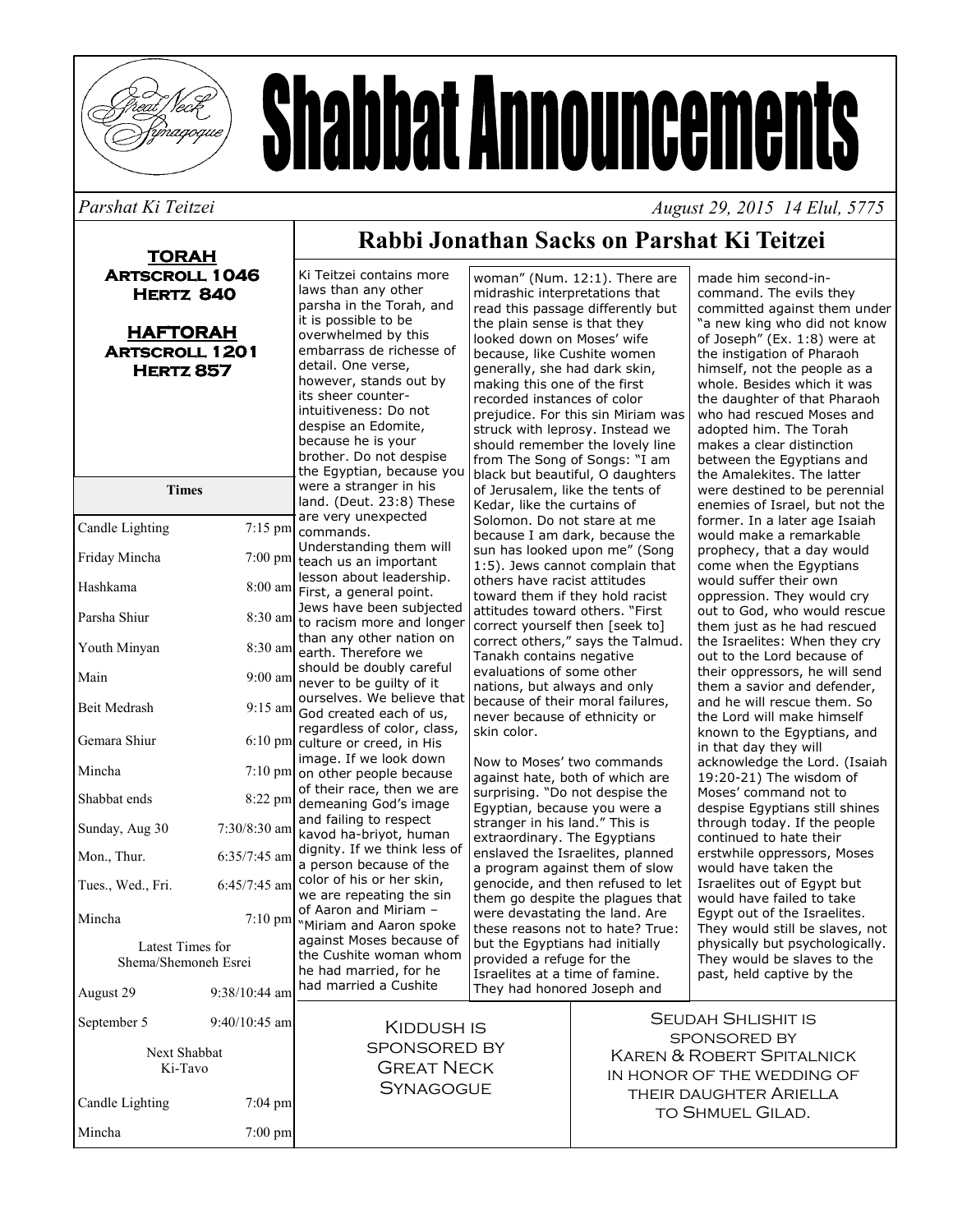#### 26 Old Mill Road, Great Neck, NY 11023 (516) 487-6100

chains of resentment, unable to build the future. To be free, you have to let go of hate. That is a difficult truth but a necessary one. No less surprising is Moses' insistence: "Do not despise an Edomite, because he is your brother." Edom was, of course, the other name of Esau. There was a time when Esau hated Jacob and vowed to kill him. Besides which, before the twins were born, Rebecca received an oracle telling her, "Two nations are in your womb, and two peoples from within you will be separated; one people will be stronger than the other, and the elder will serve the younger" (Gen. 25:23). Whatever these words mean, they seem to imply that there will be eternal conflict between the two brothers and their descendants. At a much later age, during the Second Temple period, the prophet Malachi said: "'Was not Esau Jacob's brother?' declares the Lord. 'Yet I have loved Jacob, but Esau I have hated..." (Malachi 1:2-3). Centuries later still, Rabbi Shimon bar Yochai said, "It is a halakhah [rule, law, inescapable truth] that Esau hates Jacob."Why then does Moses tell us not to despise Esau's descendants? The answer is simple. Esau may hate Jacob. It does not follow that Jacob should hate Esau. To answer hate with hate is to be dragged down to the level of your opponent. When, in the course of a television program, I asked Judea Pearl, father of the murdered journalist Daniel Pearl, why he was working for reconciliation between Jews and Muslims, he replied with heartbreaking lucidity, "Hate killed my son. Therefore I am determined to fight hate." As Martin Luther King said: "Darkness cannot drive out darkness; only light can do that. Hate cannot drive out hate; only love can do that." Or as Kohelet said, there is "a time to love and a time to hate, a time for war and a time for peace" (Eccl. 3:8). It was none other than Rabbi Shimon bar Yochai who said that when Esau met Jacob for the last time, he kissed and embraced him "with a full heart." Hate, especially between brothers, is not eternal and inexorable. Always be ready, Moses seems to have implied, for reconciliation between enemies.

Contemporary Games Theory suggests the same. Martin Nowak's program "Generous Tit-for-Tat" is a winning strategy in the scenario known as the Iterated Prisoner's Dilemma.



**GNS Yoetzet Halacha Lisa Septimus** Welcomes your questions about mikvah, observance of taharat mishpacha (halacha relating to married life) and women's health, as it connects to Jewish law. Reach out to her at: Phone: 516 415 1111 Email:gnsyoetzet@gmail.com.

All conversations and emails are kept confidential.



**Great Neck Synagogue** 26 Old Mill Road, Great Neck, NY 11023 516-487-6100

Rabbi Dale Polakoff, Rabbi Rabbi Ian Lichter, Assistant Rabbi Dr. Ephraim Wolf, z"l, Rabbi Emeritus **Zeev Kron, Cantor** Eleazer Schulman. z"l. Cantor Emeritus Rabbi Sholom Jensen, Youth Director Zehava & Dr. Michael Atlas, Youth Directors **Mark Twersky, Executive Director** Dr. James Frisch, Assistant Director Dr. Hal Chadow, President Harold Domnitch, Chairman of the Board Lisa Septimus, Yoetzet Halacha 516-415-1111 Tit-for-tat says: start by being nice to your opponent, then do to him what he does to you (in Hebrew, middah kneged middah). Generous Tit-for-Tat says, don't always do to him what he does to you or you may found yourself locked into a mutually destructive cycle of retaliation. Every so often ignore (i.e. forgive) your opponent's last harmful move. That, roughly speaking, is what the sages meant when they said that God originally created the world under the attribute of strict justice but saw that it could not survive. Therefore He built into it the principle of compassion. Moses' two commands against hate are testimony to his greatness as a leader. It is the easiest thing in the world to become a leader by mobilizing the forces of hate. That is what Radovan Karadzic and Slobodan Milosevic did in the former Yugoslavia and it less to mass murder and ethnic cleansing. It is what the state controlled media did describing Tutsis as inyenzi, "cockroaches" - before the 1994 genocide in Rwanda. It is what dozens of preachers of hate are doing today, often using the Internet to communicate paranoia and incite acts of terror. This was the technique mastered by Hitler as a prelude to the worst-ever crime of man against man. The language of hate is capable of creating enmity between people of different faiths and ethnicities who have lived peaceably together for centuries. It has consistently been the most destructive force in history, and even knowledge of the Holocaust has not put an end to it, even in Europe. It is the unmistakable mark of toxic leadership.

In his classic work, Leadership, James MacGregor Burns distinguishes between transactional and transformational leaders. The former address people's interests. The latter attempt to raise their sights. "Transforming leadership is elevating. It is moral but not moralistic. Leaders engage with followers, but from higher levels of morality; in the enmeshing of goals and values both leaders and followers are raised to more principled levels of judgment." Leadership at its highest transforms those who exercise it and those who are influenced by it. The great leaders make people better, kinder, nobler than they would otherwise be. That was the achievement of Washington, Lincoln, Churchill, Gandhi and Mandela. The paradigm case was Moses, the man who had more lasting influence than any other leader in history. He did it by teaching the Israelites not to hate. Hate the sin but not the sinner. Do not forget the past but do not be held captive by it. Be willing to fight your enemies but never allow yourself to be defined by them or become like them. Learn to love and forgive. Acknowledge the evil men do, but stay focused on the good that is in our power to do. Only thus do we raise the moral sights of humankind and help redeem the world we share.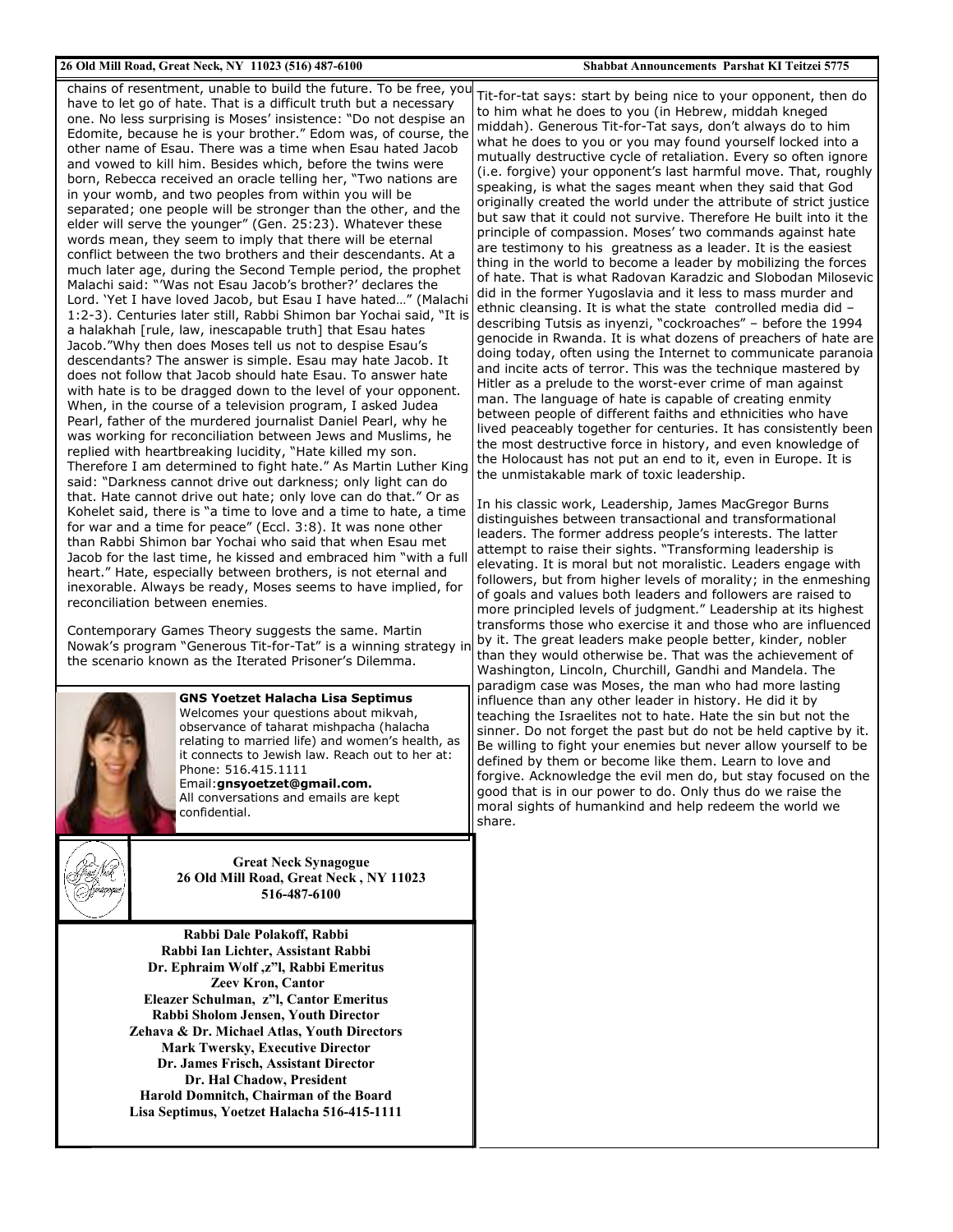## **SALLY & SEYMOUR OLSHIN ADULT EDUCATION PROGRAM GNS 2015 TESHUVAH DRASHA**

**Guest Speaker: Rabbi Baruch Simon** "Teshuvah in the Depths of Our Hearts"



Rold Daruth Simmits the Opener Jerse R. Student Professor of Talk Program/Massi School of Taimado Studies and a rout pastivo at the FaldS tyred Exchange: Thermalest Services, or Yeahing Linkensin, Rabbi Server to the author of directions and the positive start from Decock, which the board publishers is surprised. He networky customed for first universy of limited digitals are magazines, which allocations from<br>Seen of organizations replaces. Rules Simon securitati permitte craterion reduces in the FIETS in 1986. A graduate of Fearters University High Delived for Steps, Tracks Simus.<br>searced for BA, magins claim laccks, in Joshan studies from Teamina College, where he -tailward frie lotus protect (fyrewel activise), a singular troon given fra Yeshive<br>region valentations. Eleboi Sciosi was a fellow of the prestigious Ceroline and Joseph Gruss Nobel Eliver and produce of the Marriag and Adria Kare Kirlal, Dation teaching an the Vestical Program, Radio Grovin was a implified of the haulings through the basic filterior. College of Helenin Busines

**Tuesday evening.** September 8th following 7:30pm **Mincha** 

#### **Series** Sponsorships - \$180

To dedicate a lecture, contact the synapogue effice

518.487.6100 miworsky@gns.org



28 Clid Mill Road Great Neck, NY 11023

#### Great Neck Synagogue Men's Club Invite you and your family to join us

#### SUNDAY, Sept. 20 at 8:00pm At CITIFIELD, QUEENS



#### YANKEES vs METS

\$60 per ticket \$55 per ticket for paid-up Men's Club members (limit 4)<br>Please make checks to GNS Mens Club

If you are interested, please contact Jack Lipsky at 384-1482 jlipsky.lipsk01@insuremail.net or Hilly Milun 448-4890 gnsmensclub@optonline.net

We have a limited number of tickets available so please order early.

Phone #

Yes! We will be joining you at the Ball Game!

Name

Number of tickets at \$55 each \$

Please make checks to GNS Men's Club and send to Synagogue office



# **GNS Youth Carnival!!!**

# **Kickoff Event**

**MONDAY AUGUST 31** PRESCHOOL-8TH GRADE

**New York Fun Factory** 

**GNS PARKING LOT** 4:00-6:00PM



## PREPARE TO GET WET!!

WATER SLIDES, PETTING ZOO & MORE \*Be mindful this is a shul event, please dress in shorts and t-shirt.

\$25 per member family. \$36 per non-member family **BBQ** Dinner options available for purchase

**GNS YOU !!!**